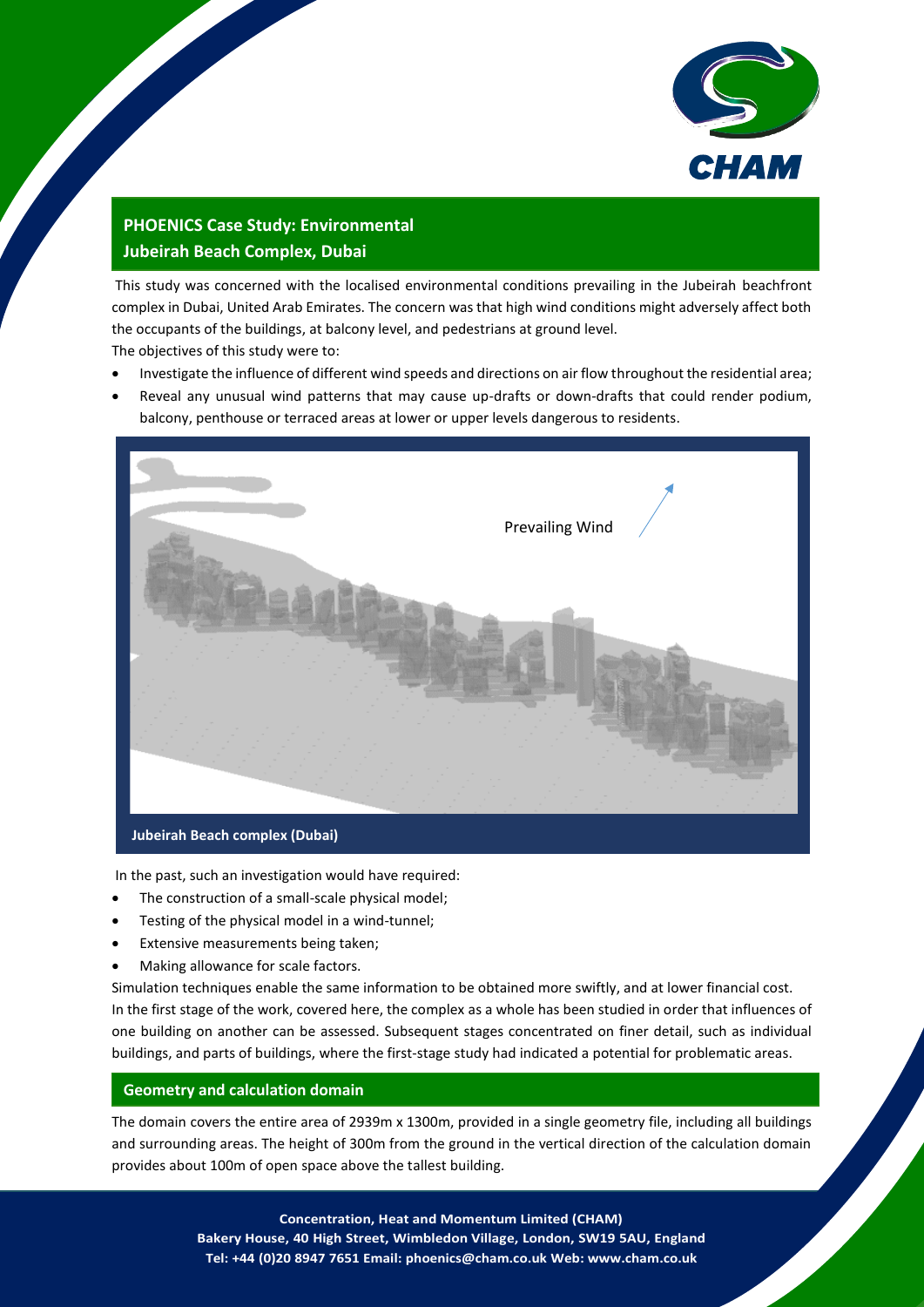

## **Boundary Conditions**

A wind profile of U1/7 with the measured wind speed at a height of 8m is employed at the boundaries where the wind enters the domain.

The IN-FORM (INput of FORMulae) feature was used to set the boundary layer profile.



Initial results showed that, under certain conditions, there existed the potential for strong up-drafts and very high wind speeds near the top of most buildings. There also existed the potential for strong suction and turbulence at streetlevel at the base and rear area of the buildings.

With a maximum specified in-coming